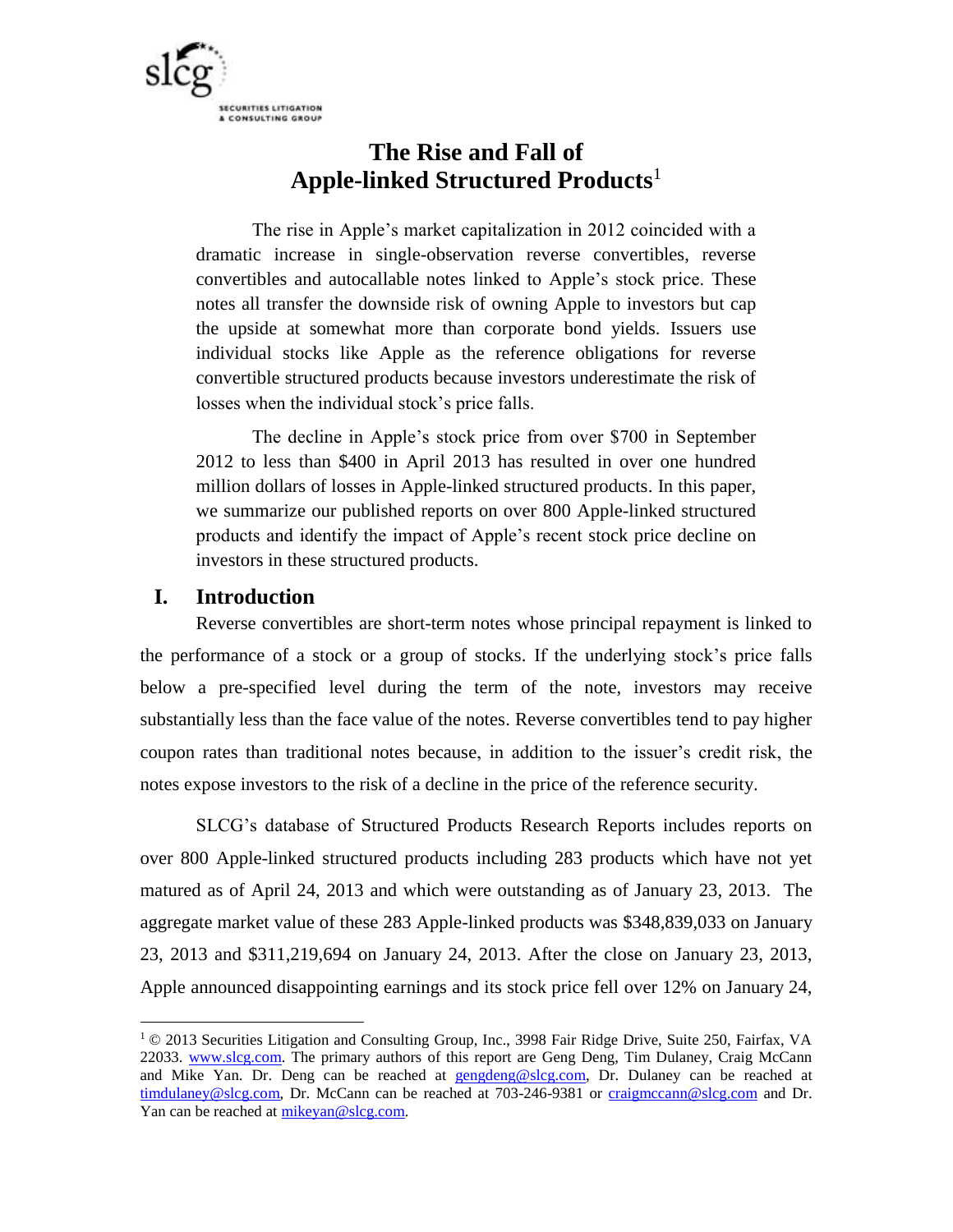2013. Investors in the 283 Apple-linked products we value on a daily basis lost \$37,7619,339, or over 10%, in one day and have lost an additional \$37 million over the following three months.<sup>2</sup> This dramatic event illustrates the risk of structured products linked to volatile individual stocks like Apple. Figure 1 plots the aggregate market value of the Apple-linked structured products which have not yet matured as of April 24, 2013 and which were outstanding as of January 23, 2013.





Almost all the Apple-linked structured products are reverse convertibles. Issuers like UBS, Barclays and JP Morgan issue reverse convertibles linked to volatile individual stocks rather than to less volatile stock indexes because investors underestimate the downside risk in volatile stocks and are over-confident in stocks they believe will continue to increase in value. Investors' underestimation of risk and overconfidence in likely returns allow investment banks to pay investors below market compensation for the banks' credit risk and for the market of the embedded short put options.

 $\overline{\phantom{a}}$ 

<sup>&</sup>lt;sup>2</sup> The 314 Apple-linked products in our sample that had not yet matured as of January 24, 2013, lost \$39.3 million.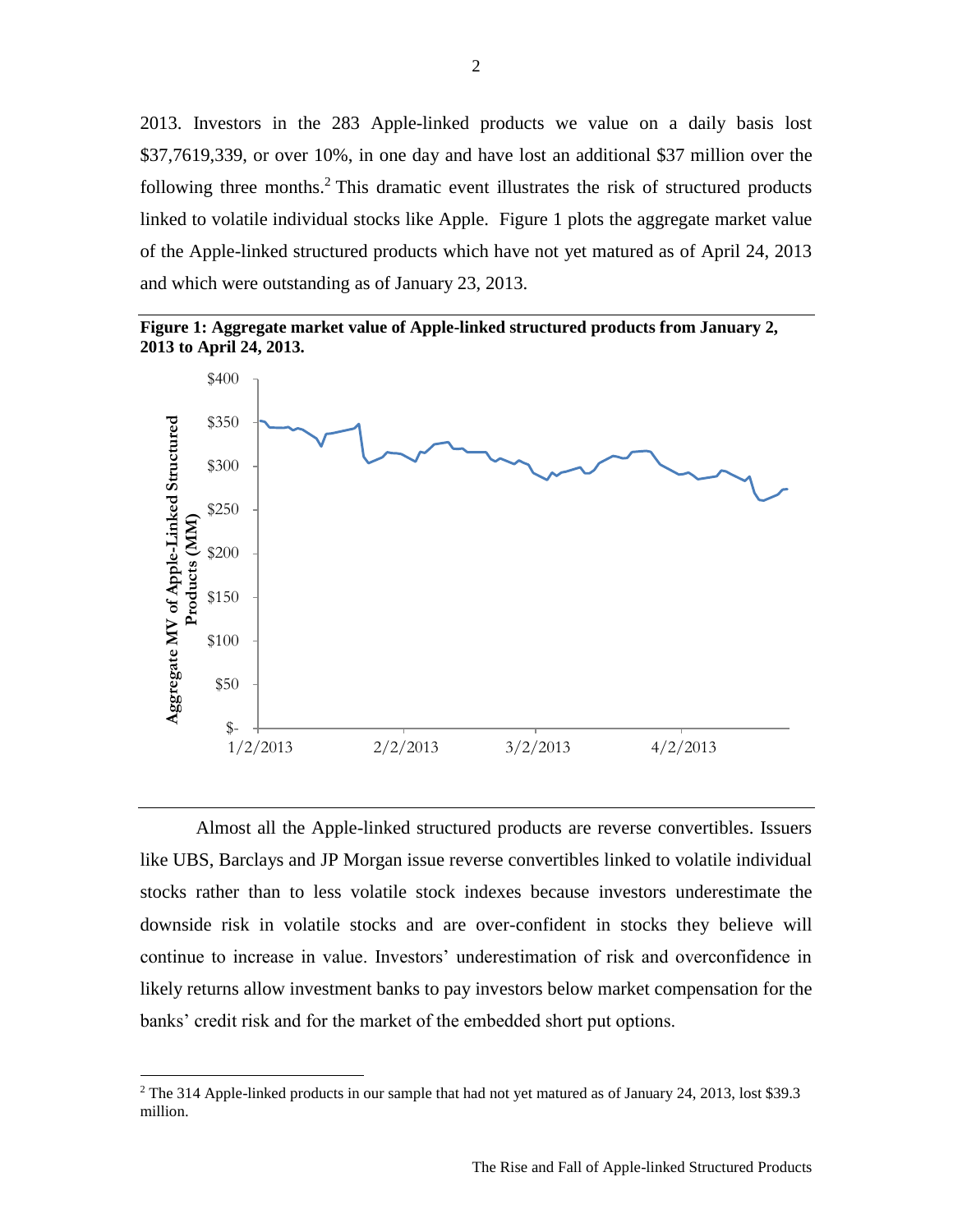# **II. Apple's Stock Price, Volatility and Structured Products Issuance**

#### **A. Apple's stock price and market capitalization increases.**

Apple's closing stock price increased 675%, from \$90.75 on January 2, 2009 to \$702.10 on September 19, 2012, subsequently declined 36% to \$450.50 on January 24, 2013 and decreased another 10% by April 24, 2013. Apple's closing stock price since December 31, 2008 is plotted in Figure 2.



## **B. Apple's stock has become more volatile over time.**

Reverse convertibles are short put options attached to unsecured notes. When an investor buys a reverse convertible from an investment bank like UBS, Barclays or JP Morgan, they are effectively selling the bank a put option on the referenced stock and posting the note's purchase price as collateral to ensure the bank that the investor will pay above market prices for the referenced stock if its price drops below some threshold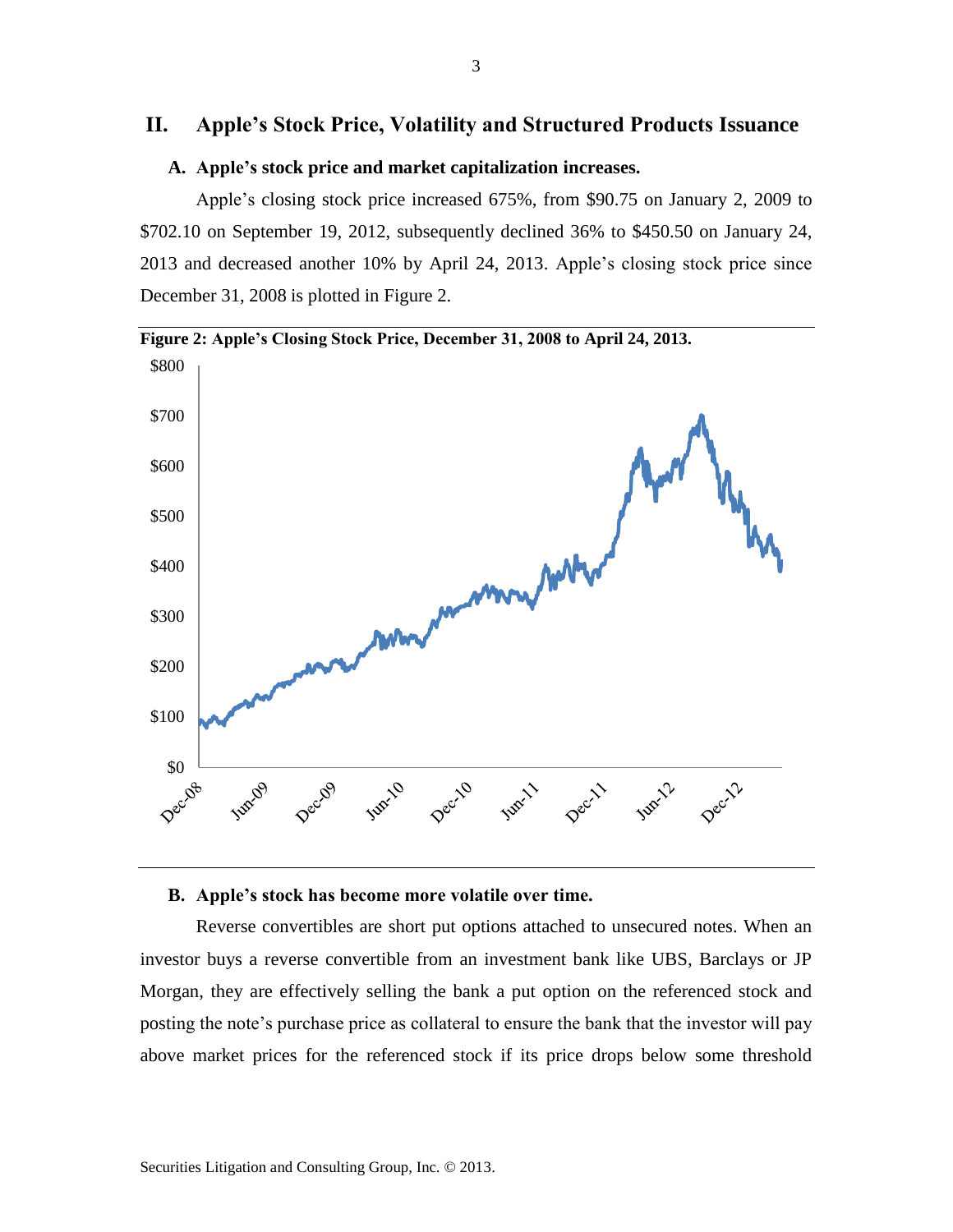price. The put option investors sell to the investment bank is more valuable, the more volatile the stock is expected to be during the term of the reverse convertible.

Apple's stock price has become more volatile relative to the broad market. See Figure 2. If the impact of Apple's increased volatility on the value of the embedded put options is not understood by retail investors, investment banks will be able to make more money issuing Apple-linked structured products.



**Figure 3: Apple's Implied Volatility, December 31, 2011 to April 24, 2013.**

# **C. Issuance of Apple-linked Structured Products Has Increased with Apple's Stock Price.**

The number of structured products issued each quarter which were linked to Apple's stock price increased significantly along with Apple's stock price. See Figure 3.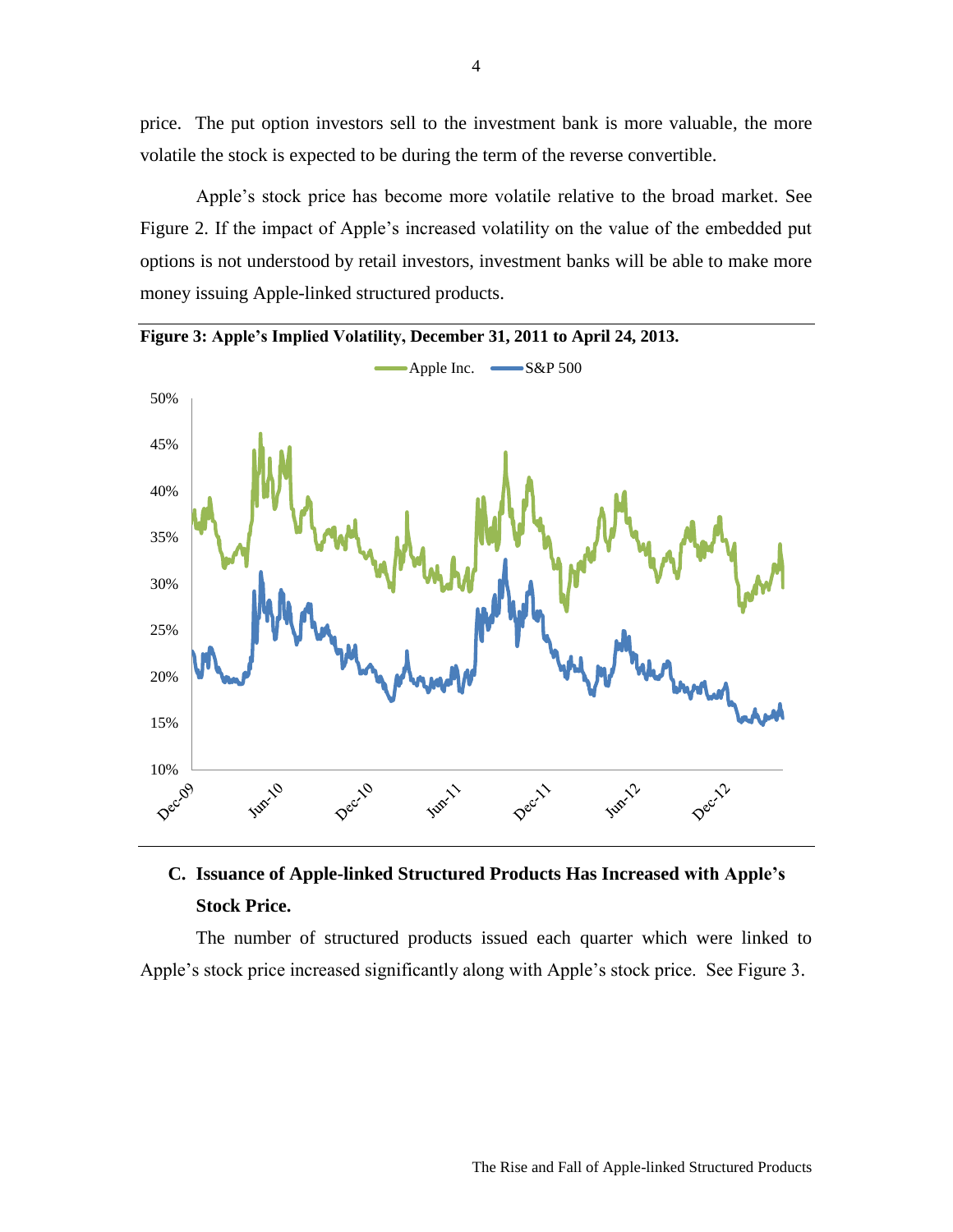

**Figure 4: Apple-linked Structured Product Issuance by Quarter, 2009-2012, Millions**

# **III. Single Observation Reverse Convertibles, Interim-Risk Reverse Convertibles and Autocallable Reverse Convertibles**

# **A. Single Observation Reverse Convertibles**

Single Observation Reverse Convertibles (SO Reverse Convertible) are the simplest type of reverse convertible. These notes pay investors monthly, bi-monthly, quarterly or semiannual coupons and at maturity pay an amount that depends only on the closing price of the underlying security on the valuation date which is typically a few days before the maturity date.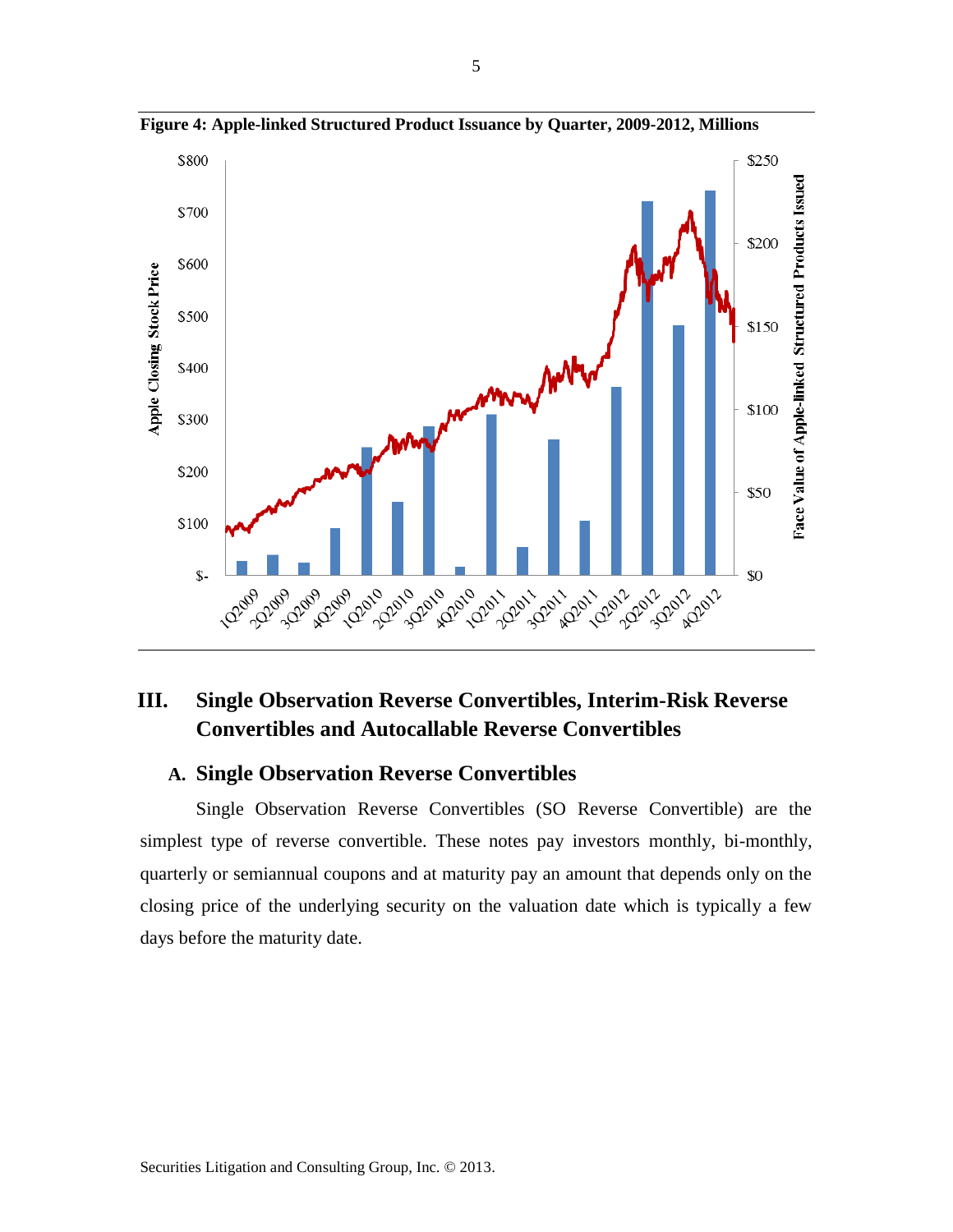#### **UBS's September 26, 2012 Apple-linked SO Reverse Convertible**

Consider for example, the Trigger Yield Optimization Notes linked to Apple Inc. issued by UBS on September 26,  $2012<sup>3</sup>$  These 1-year notes mature on September 26, 2013 and pay an 8.03% annual coupon, quarterly. Investors will get the 8.03% coupon no matter what happens to Apple's stock price so long as the issuer, UBS, doesn't default.

The Pricing Date - the date on which the terms of a structured product are set - for this note was September 21, 2012. Apple's closing stock price on that date was \$700.71. If Apple closes below \$595.60 (85% of the \$700.71 Initial Price price) on the Valuation Date, September 23, 2013, investors will receive one share of Apple. If, on the other hand, Apple's stock price closes above \$595.60 on September 23, 2013 investors will get \$700.71. The payoffs to this note are illustrated in Figure 4.



An investor who bought and held a one-year UBS bond paying 8.03% coupon and sold a one-year European binary put option that pays the holder \$105.21 if Apple closes at or below \$595.60 at maturity a one-year short European put option with a \$595.60

 $\overline{\phantom{a}}$ 

<sup>&</sup>lt;sup>3</sup> SLCG's Structured Product Research Report for this security can be found at [www.slcg.com/pdf/tearsheets/90270B489.pdf.](http://www.slcg.com/pdf/tearsheets/90270B489.pdf) UBS's SEC filing can be found at [www.sec.gov/Archives/edgar/data/1114446/000111444612011791/stp603561f\\_1fwp.htm](http://www.sec.gov/Archives/edgar/data/1114446/000111444612011791/stp603561f_1fwp.htm)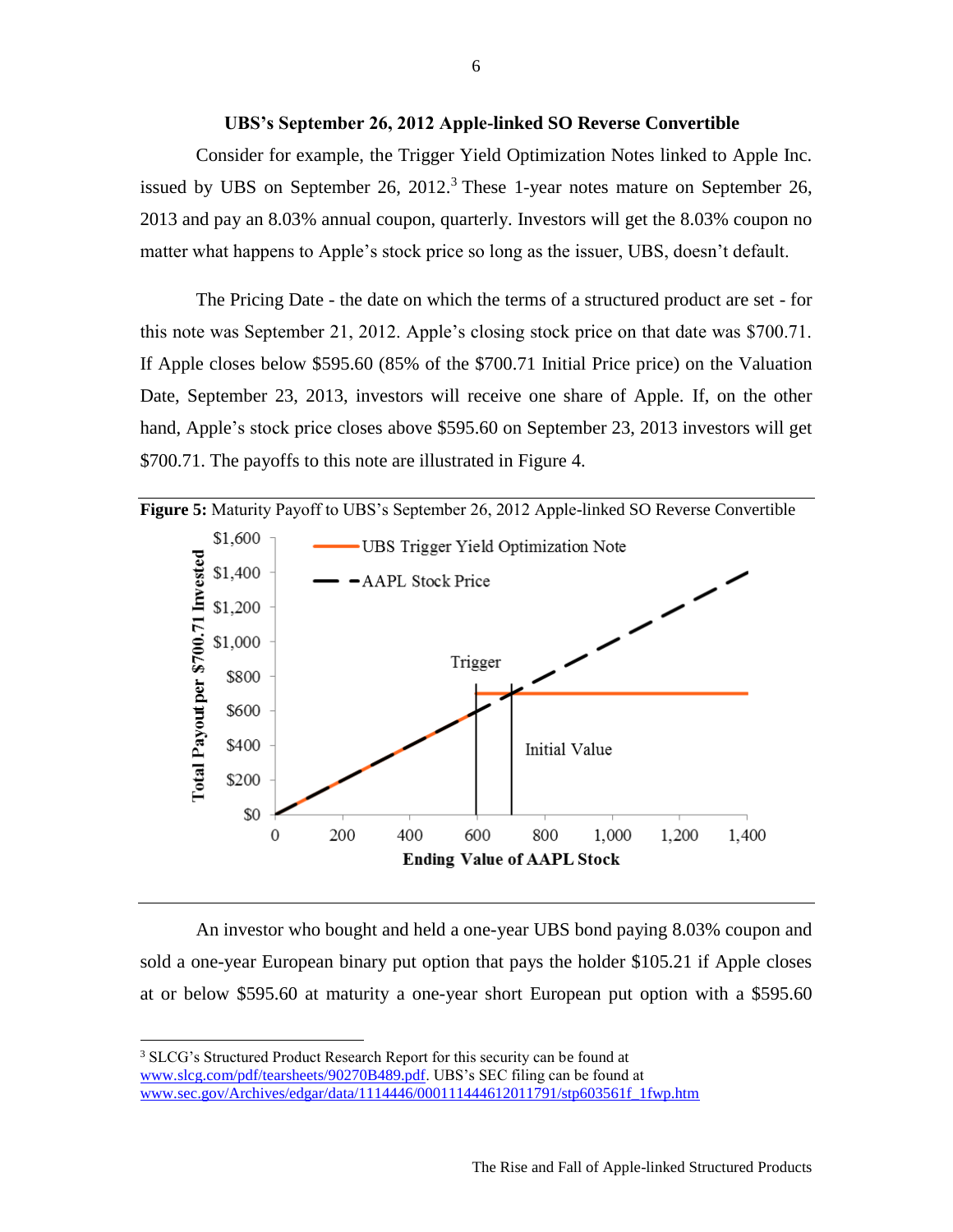strike price would receive the quarterly coupons and at maturity would receive the net of \$700.71 (the note's face value) minus \$105.21, if Apple is less than \$595.60 (payoff to the binary option) minus the amount, if any, by which Apple's closing price is less than \$595.60 (payoff to the short put option).

These payoffs are identical to the payoffs of the Apple-linked UBS reverse convertible in our example and so we can value the UBS reverse convertible by valuing the securities described in the previous paragraph. On September 21, 2012 when UBS set the terms of this note, a one-year UBS bond paying 8.03% coupon was worth \$745.59, the binary option would have been worth -\$36.88 and the put option was worth -\$37.13, and so the Apple-linked note was worth \$671.59 per \$700.71 note or 95.84% of face value. A few days later when the note was actually issued, Apple's stock price had already declined 5% to \$665.18 and so the note was worth only \$657.81 per \$700.71 note, or 93.88% of its face value when it was issued.

We can also value this note on each day since it was issued. At Apple's \$514.01 closing price on January 23, 2013, the note was worth \$571.38 per \$700.71 note, or 81.54% of face value. At Apple's \$450.50 closing price on January 24, 2013, the note was worth \$511.14 per \$700.71 note, or 72.95% of face value. Thus, as Apple's stock price fell 12% because of its disappointing earnings announcement after the close on January 23, 2013, the value of this note fell almost 9%. The \$511 January 24, 2013 value is approximately the value of a share of Apple stock plus the present value of the remaining coupons; this reflects that this note is virtually certain to convert into Apple stock at maturity as a result of the recent decline in Apple's stock price. As of April 24, 2013, the notes were worth approximately 64.41% of their face value or approximately \$451.31 per \$700.71 note.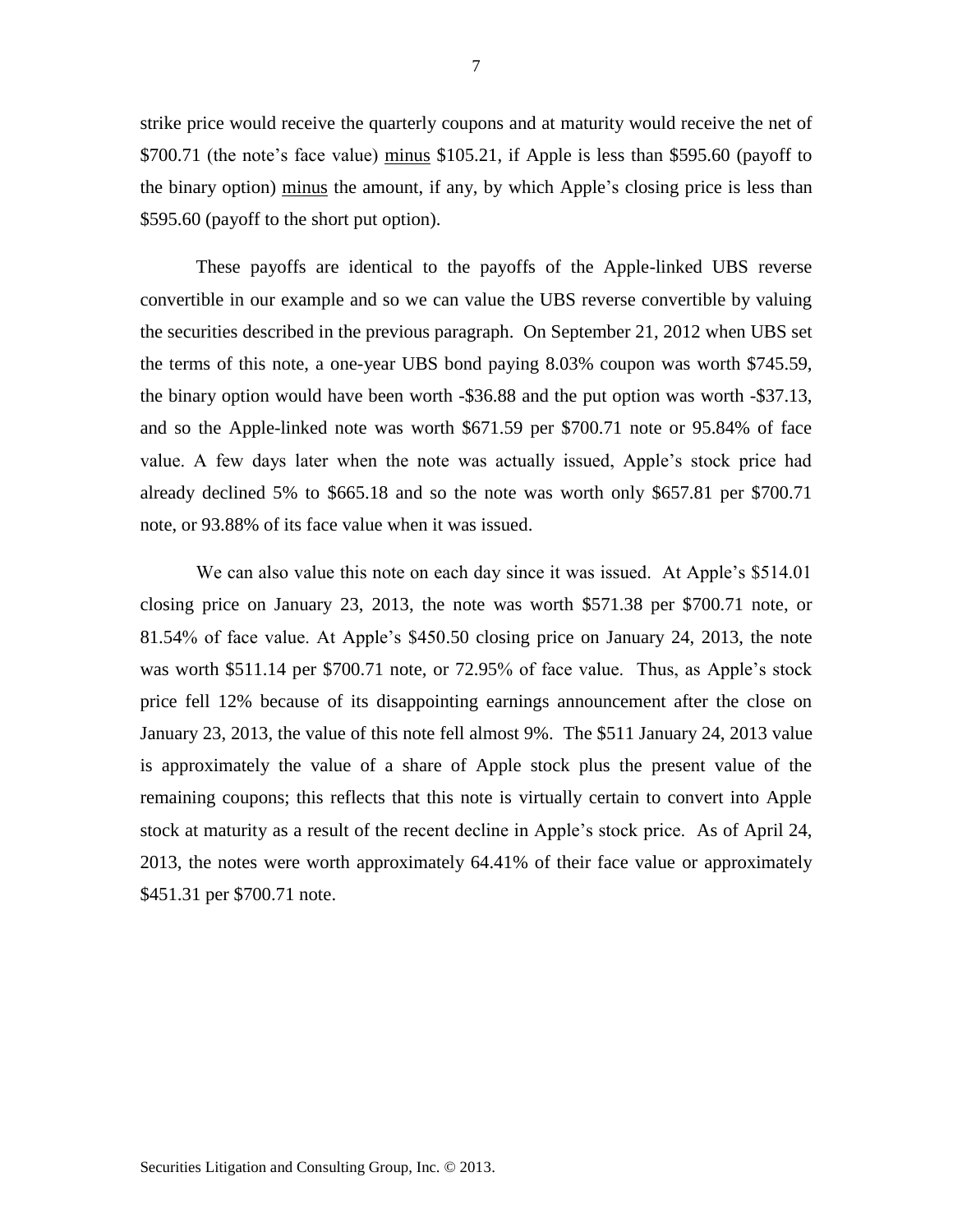|                          | 2012         |               | 2013       |            |            |
|--------------------------|--------------|---------------|------------|------------|------------|
|                          | September 21 | September 26, | January 23 | January 24 | January 25 |
| <b>Apple Stock Price</b> | \$700.09     | \$665.18      | \$514.01   | \$450.50   | \$439.88   |
| Value                    | \$671.59     | \$657.81      | \$571.38   | \$511.14   | \$495.61   |
| <b>Bond Component</b>    | \$745.59     |               |            |            |            |
| <b>Option Component</b>  | $-$74.01$    |               |            |            |            |
| % of Offering Price      | 95.8%        | 93.88%        | 81.54%     | 72.95%     | 70.73%     |

**Table 1:** Value of UBS's \$700.71 September 26, 2012 Apple-linked SO Reverse Convertible

## **B. Reverse Convertibles**

 $\overline{\phantom{a}}$ 

Reverse convertibles without the "SO"-qualifier might be aptly called Interim-Risk reverse convertibles but are typically just called reverse convertibles. Like SO reverse convertibles, they pay investors fixed coupons but make a maturity payment that depends on the closing price of the underlying security on every day between the pricing date and the valuation date.

#### **Barclay's September 26, 2012 Apple-linked Reverse Convertible**

Consider for example, the Reverse Convertibles Notes linked to Apple Inc. issued by Barclays on September 26, 2012.<sup>4</sup> These notes are quite similar to the UBS notes issued the same day except they mature a day earlier, on September 25, 2013 instead of September 26, 2013 and pay an 8.50% annual coupon instead of an 8.03% annual coupon. If Apple closes below \$560.57 (80% of the Initial Price, approximately Apple's closing price on the Pricing Date) on *any* date prior to the Valuation Date, September 21, 2013, at maturity Barclays will pay investors the value of 1.427 shares of Apple stock or \$1,000, whichever is lower. The payoffs to this note are illustrated in Figure 5.

<sup>4</sup> SLCG's Structured Product Research Report for this security can be found at [www.slcg.com/pdf/tearsheets/06741JR76.pdf.](http://www.slcg.com/pdf/tearsheets/06741JR76.pdf) Barclay's SEC filing can be found at [www.sec.gov/Archives/edgar/data/312070/000119312512401729/d417526d424b2.htm.](http://www.sec.gov/Archives/edgar/data/312070/000119312512401729/d417526d424b2.htm)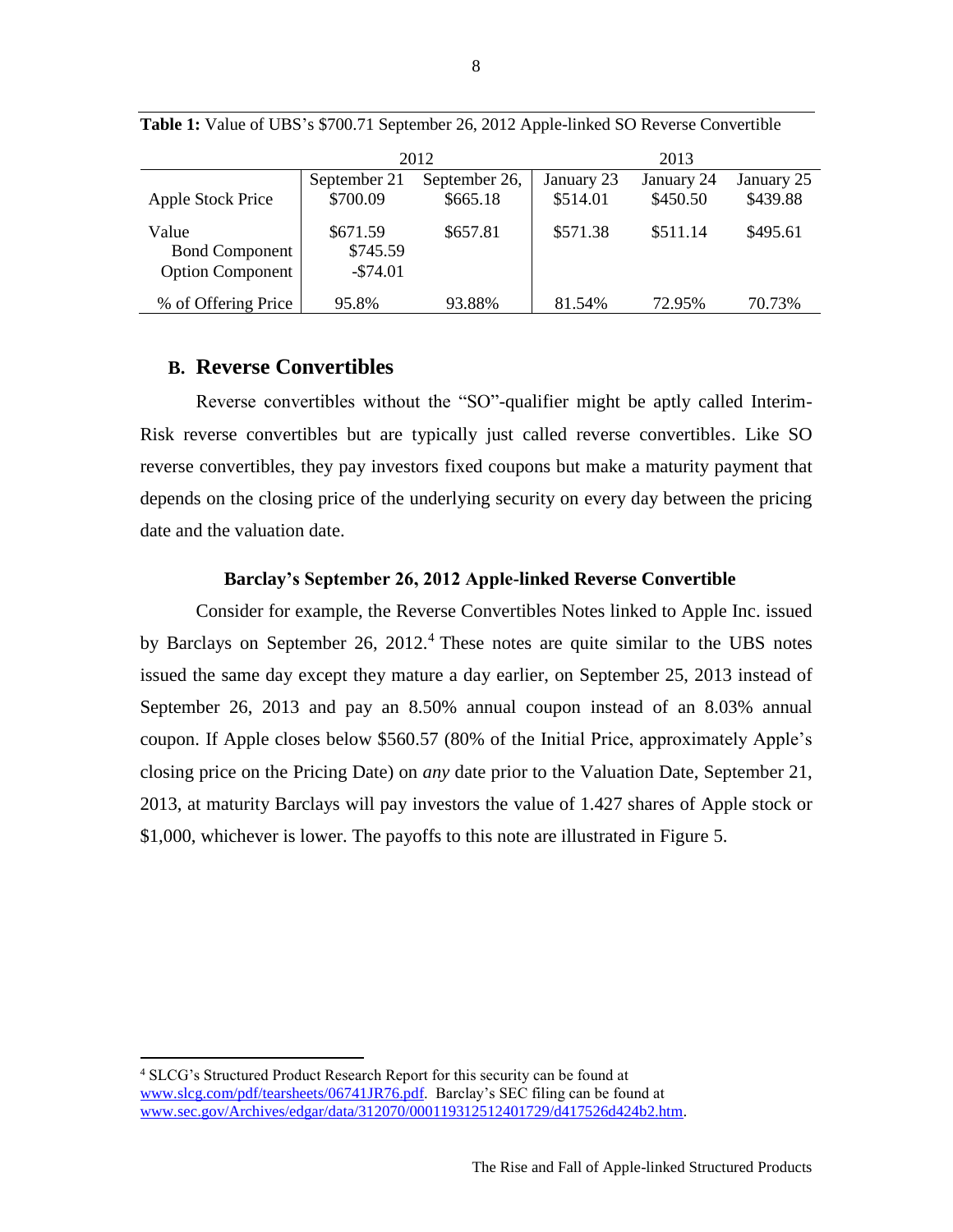

**Figure 5:** Maturity Payoff to Barclays' September 26, 2012 Apple-linked Reverse Convertible

An investor who bought and held a one-year Barclays bond paying 8.50% coupons and sold a one-year short, down-and-in, at-the-money European put option with a \$560.57 trigger price would receive the quarterly coupons and at maturity would receive \$1,000 (the note's face value) minus 1.427 times the amount, if any, by which Apple's closing price is less than \$700.71 (payoff to the short put option) if Apple's stock price ever closed below \$560.57 during the term of the note.

On September 21, 2012 when Barclays set the terms of this note, a one-year Barclays bond paying 8.50% coupon was worth \$1,067.74 and the down-and-in put option was worth -\$112.32. Thus, this Barclays Apple-linked note was worth \$953.42 or 95.34% of face value. A few days later when the note was actually issued, Apple's stock price had already declined 5% to \$665.18 and the note was worth only \$916.97 or 91.70% of face value when it was issued.

At Apple's \$514.01 closing price on January 23, 2013, the note was worth \$778.60 or 77.86% of face value. At Apple's \$450.50 closing price on January 24, 2013, the note was worth \$696.47 or 69.65% of face value. This note's value fell over 8% because of Apple's disappointing earnings announcement after the close on January 23,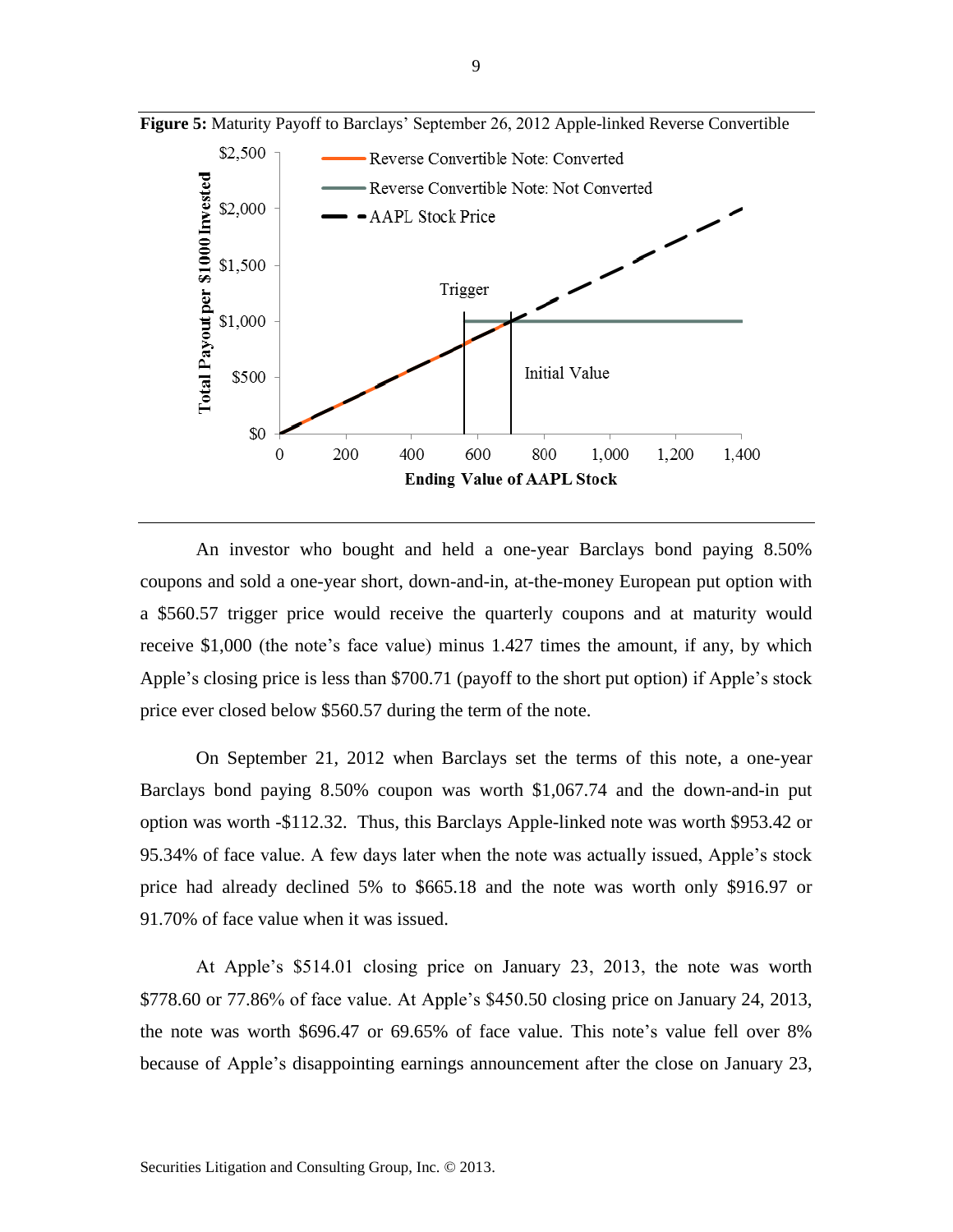2013. As of April 24, 2013, the notes were worth approximately 61.49% of face value or \$614.95 per note.

|                         |              | 2012          | 2013       |            |            |  |
|-------------------------|--------------|---------------|------------|------------|------------|--|
|                         | September 21 | September 26, | January 23 | January 24 | January 25 |  |
| Apple Stock Price       | \$700.09     | \$665.18      | \$514.01   | \$450.50   | \$439.88   |  |
| Value                   | \$953.42     | \$916.97      | \$778.60   | \$696.47   | \$674.94   |  |
| <b>Bond Component</b>   | \$1,067.74   |               |            |            |            |  |
| <b>Option Component</b> | $-$112.32$   |               |            |            |            |  |
| % of Offering Price     | 95.3%        | 91.70%        | 77.86%     | 69.65%     | 67.49%     |  |

**Table 2:** Value of Barclays' \$1,000 September 26, 2012 Apple-linked Reverse Convertible

## **C. Autocallable Reverse Convertibles**

Autocallable securities are superficially distinct from the reverse convertibles just described but are just another type of reverse convertibles. Autocallable securities have one or more call dates on which the structured product must be called by the issuer at a pre-specified premium if the reference asset's value has crossed a pre-specified trigger. The call dates tend to be contract anniversaries and the premiums to face value paid when the security is called increase with successive call dates.

Like reverse convertibles, autocallable reverse convertibles' payoffs at maturity expose investors to the reference asset's risk of capital loss without the reference asset's capital appreciation. Like the single observation reverse convertibles discussed above, some autocallable reverse convertibles' payoffs at maturity depend only on the reference asset's value on the note's final valuation date. Other autocallable reverse convertibles have payoffs that depend on the reference asset's lowest value during the note's term. Most of the autocallable reverse convertibles linked to Apple in our database have an added complication in that not only the maturity payment but also the coupons payments are contingent on the daily closing price of the linked asset.

91 of the 96 autocallables linked to Apple issued in the first 6 months of 2012 in our database have been called.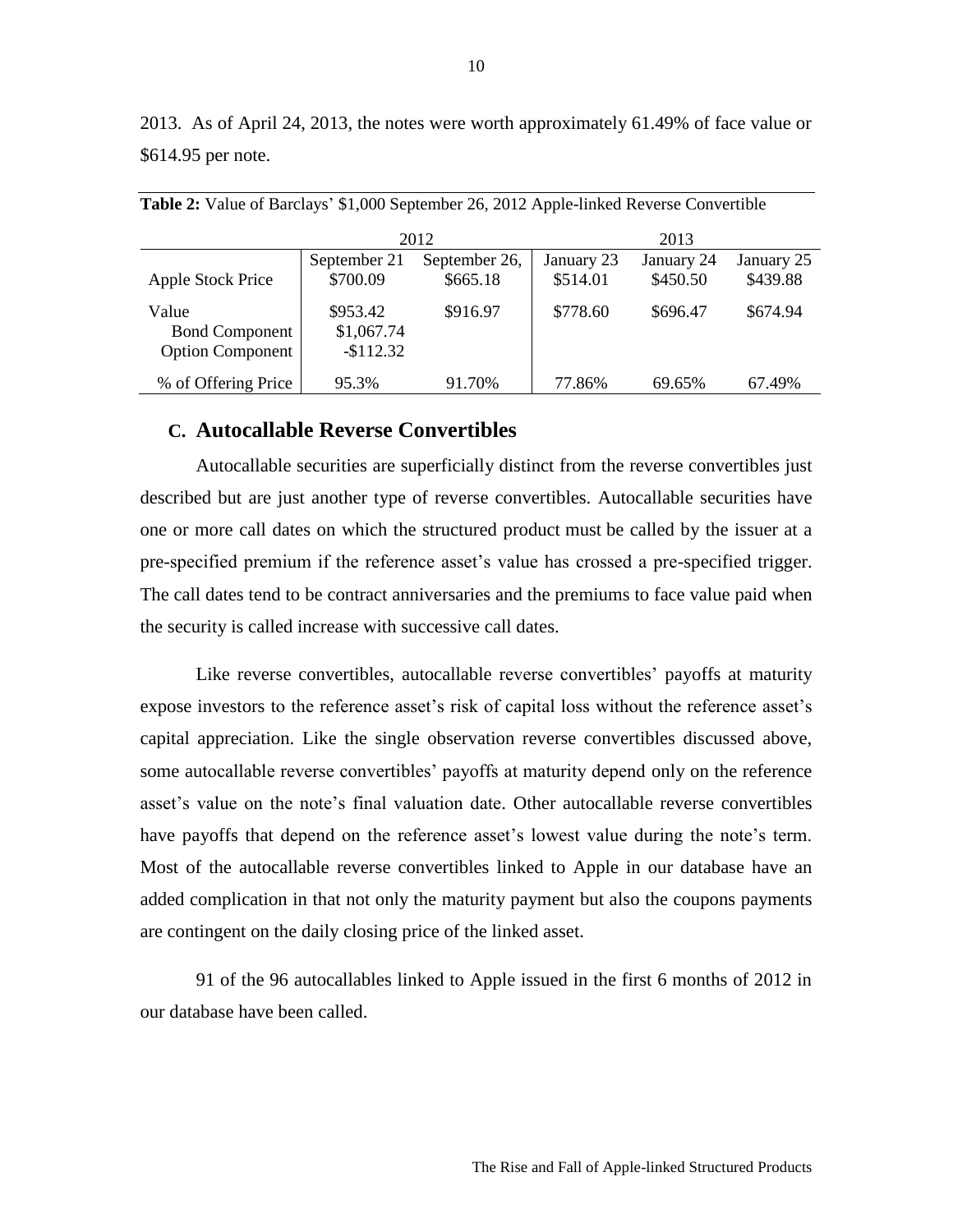# **UBS's September 26, 2012 Apple-linked Trigger Phoenix Autocallable Optimization Securities linked to Apple Inc.**

In addition to the SO reverse convertible linked to Apple discussed above, UBS also issued \$150,000 of Trigger Phoenix Autocallable Optimization Securities linked to Apple Inc. on September 26, 2012 at \$10 per note.<sup>5</sup>

On the bi-monthly coupon observation date, if the notes are not called back, they pay either bi-monthly coupon at an annualized rate of 11.76% if Apple's stock price closes above the coupon barrier \$595.60, or no coupon for that period if Apple's stock price closes below \$595.60 on the coupon observation date.

UBS will redeem these autocallable notes if Apple's stock price on any bimonthly call observation date after November 21, 2012 exceeds the initial stock price \$700.71. In that case, investors are repaid the \$10 face value plus the final coupon. At maturity, the notes convert into 0.01 share of Apple, Inc.'s stock in this case—if the market value of the reference stock at the note's maturity is below the trigger price \$595.60 (85% of the initial price on September 21, 2012). Otherwise, investors will receive the \$10 face value.

This note can be viewed as a combination of a zero-coupon note from UBS, a series of contingent coupon payments, and a short put option on the reference asset. For reasonable valuation inputs this note was worth \$9.59 per \$10 face value when its terms were set on September 21, 2012. This value is the sum of the \$9.93 present value of a zero-coupon note, *minus* \$0.68 for the short put options worth, *plus* \$0.34 for the present value of all future contingent coupon payments. When this note was actually issued on September 26, 2012, Apple had already declined 5% to \$665.18 and the notes were worth \$9.18 per \$10 face value.

At Apple's \$514.01 closing price on January 23, 2013, this UBS autocallable note linked to Apple was worth \$7.39 or 73.86% of face value. At Apple's \$450 closing price on January 24, 2013, the note was worth \$6.41 or 64.09% of face value. The value of

 $\overline{\phantom{a}}$ 

<sup>5</sup> SLCG's Structured Product Research Report for this security can be found at [www.slcg.com/pdf/tearsheets/](http://www.slcg.com/pdf/tearsheets/06741JR76.pdf) 90270B471.pdf. UBS's SEC filing can be found at [www.sec.gov/Archives/edgar/data/1114446/000111444612011790/stp603560f\\_1fwp.htm.](http://www.sec.gov/Archives/edgar/data/1114446/000111444612011790/stp603560f_1fwp.htm)